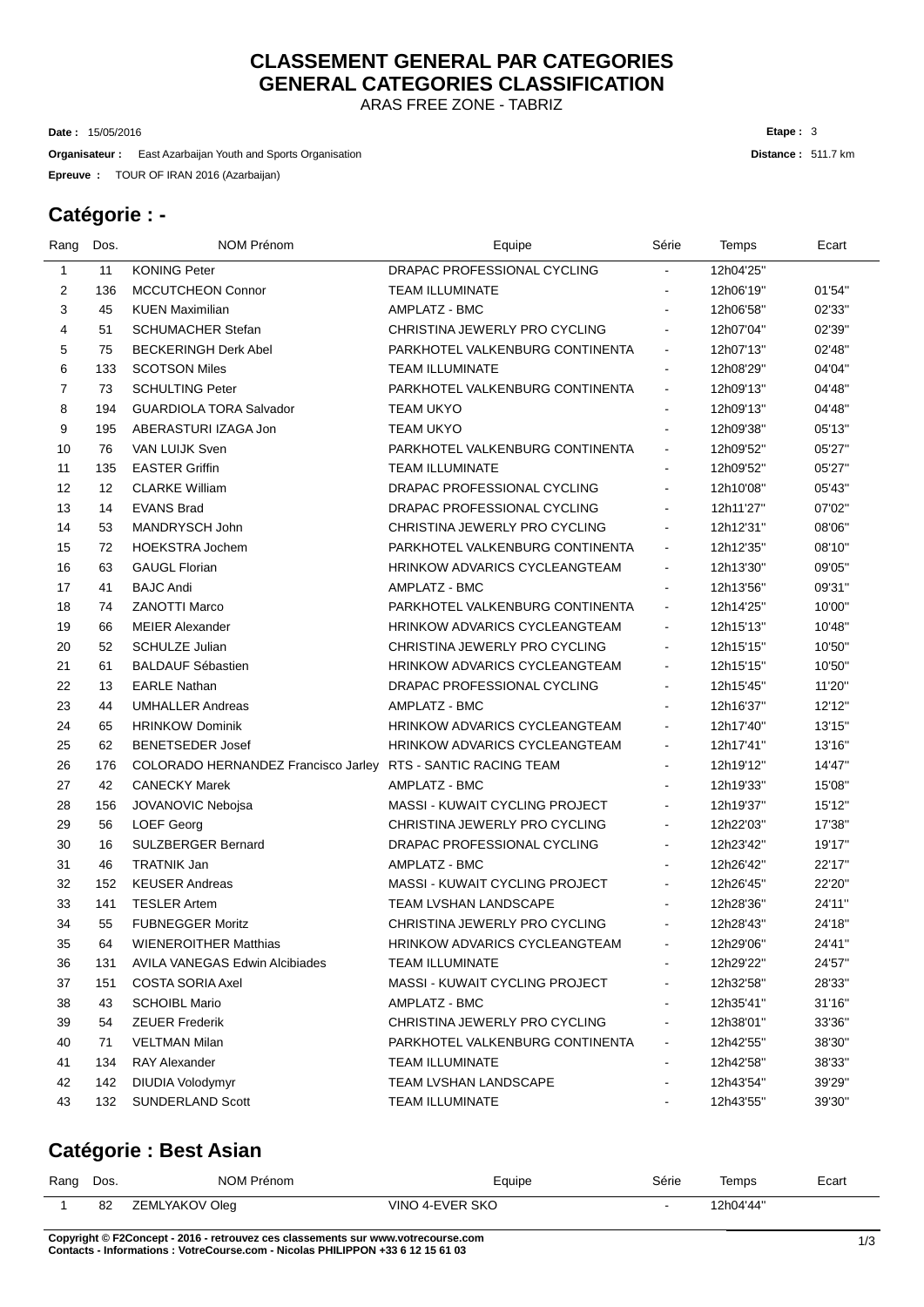# **CLASSEMENT GENERAL PAR CATEGORIES GENERAL CATEGORIES CLASSIFICATION**

ARAS FREE ZONE - TABRIZ

15/05/2016 **Date :**

**Organisateur** : East Azarbaijan Youth and Sports Organisation

TOUR OF IRAN 2016 (Azarbaijan) **Epreuve :**

### **Catégorie : Best Asian**

| Rang | Dos.           | <b>NOM Prénom</b>            | Equipe                             | Série                    | Temps     | Ecart  |
|------|----------------|------------------------------|------------------------------------|--------------------------|-----------|--------|
| 2    | 3              | KAZEMI SARAI Ahad            | TABRIZ SHAHRDARI TEAM              |                          | 12h06'13" | 01'29" |
| 3    | $\mathbf{1}$   | POURSEYEDIGOLAKHOUR Mirsamad | TABRIZ SHAHRDARI TEAM              | ۰                        | 12h06'24" | 01'40" |
| 4    | 21             | <b>EMAMI Rahim</b>           | PISHGAMAN GIANT TEAM               | $\blacksquare$           | 12h06'26" | 01'42" |
| 5    | 23             | KOLAHDOUZ HAGH Amir          | PISHGAMAN GIANT TEAM               |                          | 12h06'59" | 02'15" |
| 6    | 22             | MOAZAMI GODARZI Arvin        | PISHGAMAN GIANT TEAM               | $\blacksquare$           | 12h07'02" | 02'18" |
| 7    | 83             | <b>BIZHIGITOV Zhandos</b>    | VINO 4-EVER SKO                    | ۰                        | 12h07'14" | 02'30" |
| 8    | $\overline{2}$ | MIZBANI IRANAGH Ghader       | TABRIZ SHAHRDARI TEAM              | ۰                        | 12h07'53" | 03'09" |
| 9    | 24             | RAJABLOU Mohammad            | PISHGAMAN GIANT TEAM               | ۰                        | 12h08'22" | 03'38" |
| 10   | 92             | <b>HAGHI Alireza</b>         | HY SPORT - LOOK CONTINENTAL CYCLIN | $\blacksquare$           | 12h08'48" | 04'04" |
| 11   | 101            | <b>NATEGHI Hossein</b>       | <b>IRAN NATIONAL TEAM</b>          | Ξ.                       | 12h09'13" | 04'29" |
| 12   | 85             | <b>GIDICH Yevgeniy</b>       | VINO 4-EVER SKO                    | $\blacksquare$           | 12h09'52" | 05'08" |
| 13   | 25             | SHIRISISAN Hamid             | PISHGAMAN GIANT TEAM               |                          | 12h09'52" | 05'08" |
| 14   | 171            | <b>ALIZADEH Hossein</b>      | RTS - SANTIC RACING TEAM           |                          | 12h09'52" | 05'08" |
| 15   | 32             | <b>KHADEMI Ali</b>           | TABRIZ PETROCHEMICAL CCN TEAM      |                          | 12h09'52" | 05'08" |
| 16   | 172            | <b>KHORSHID Khalil</b>       | RTS - SANTIC RACING TEAM           |                          | 12h10'29" | 05'45" |
| 17   | 5              | SOHRABI Mehdi                | TABRIZ SHAHRDARI TEAM              |                          | 12h11'36" | 06'52" |
| 18   | 6              | <b>MALEKI Behnam</b>         | TABRIZ SHAHRDARI TEAM              | ۰                        | 12h12'52" | 08'08" |
| 19   | 93             | NEMATI KHIAVI Ali            | HY SPORT - LOOK CONTINENTAL CYCLIN | $\blacksquare$           | 12h13'37" | 08'53" |
| 20   | 84             | <b>VOROPAYEV Taras</b>       | VINO 4-EVER SKO                    | ۰                        | 12h13'50" | 09'06" |
| 21   | 36             | GANJKHANLOU Mohammad         | TABRIZ PETROCHEMICAL CCN TEAM      | $\blacksquare$           | 12h14'09" | 09'25" |
| 22   | 86             | <b>VOLOSHIN Alexey</b>       | VINO 4-EVER SKO                    | $\blacksquare$           | 12h14'48" | 10'04" |
| 23   | 81             | SHUSHEMOIN Alexandr          | VINO 4-EVER SKO                    | $\blacksquare$           | 12h14'50" | 10'06" |
| 24   | 106            | <b>FOROUGHI Davoud</b>       | <b>IRAN NATIONAL TEAM</b>          | $\blacksquare$           | 12h14'50" | 10'06" |
| 25   | 4              | SAFARZADEH Saeid             | TABRIZ SHAHRDARI TEAM              |                          | 12h14'50" | 10'06" |
| 26   | 113            | SAINBAYAR Jambaljamts        | MONGOLIA NATIONAL TEAM             | $\blacksquare$           | 12h15'43" | 10'59" |
| 27   | 31             | <b>ARIYAN Behnam</b>         | TABRIZ PETROCHEMICAL CCN TEAM      | Ξ.                       | 12h15'43" | 10'59" |
| 28   | 34             | ASGHARZADEH Ali Reza         | TABRIZ PETROCHEMICAL CCN TEAM      | Ξ.                       | 12h19'10" | 14'26" |
| 29   | 33             | <b>BAGHERI Esmaeil</b>       | TABRIZ PETROCHEMICAL CCN TEAM      | Ξ.                       | 12h19'12" | 14'28" |
| 30   | 143            | ASHKBOUS Ali                 | <b>TEAM LVSHAN LANDSCAPE</b>       |                          | 12h19'12" | 14'28" |
| 31   | 35             | POURHASHEMI Hamid            | TABRIZ PETROCHEMICAL CCN TEAM      | ä,                       | 12h19'12" | 14'28" |
| 32   | 126            | <b>FUNG Ka Hoo</b>           | <b>HONG KONG NATIONAL TEAM</b>     |                          | 12h19'31" | 14'47" |
| 33   | 185            | <b>BATMUNKH Maral-Erdene</b> | TERENGGANU CYCLING TEAM            | Ξ.                       | 12h19'31" | 14'47" |
| 34   | 26             | <b>BEYK KHORMIZI Hamid</b>   | PISHGAMAN GIANT TEAM               |                          | 12h20'07" | 15'23" |
| 35   | 193            | SUMIYOSHI Kota               | <b>TEAM UKYO</b>                   | ä,                       | 12h22'17" | 17'33" |
| 36   | 125            | CHOY Hiu Fung                | HONG KONG NATIONAL TEAM            | Ξ.                       | 12h22'50" | 18'06" |
| 37   | 192            | <b>HIRAI</b> Eiichi          | <b>TEAM UKYO</b>                   |                          | 12h22'52" | 18'08" |
| 38   | 103            | REZVANIGILKALAEL Morteza     | <b>IRAN NATIONAL TEAM</b>          |                          | 12h23'55" | 19'11" |
| 39   | 161            | AZMAN Muhamad Zawawi         | NSC - MYCRON                       |                          | 12h29'07" | 24'23" |
| 40   | 123            | HO Burr                      | HONG KONG NATIONAL TEAM            |                          | 12h32'58" | 28'14" |
| 41   | 181            | SALEH Mohd Zamri             | TERENGGANU CYCLING TEAM            |                          | 12h33'25" | 28'41" |
| 42   | 112            | BATSAIKHAN Bayanjargal       | <b>MONGOLIA NATIONAL TEAM</b>      |                          | 12h36'13" | 31'29" |
| 43   | 163            | MOHD BAKRI Sofian Nabil      | NSC - MYCRON                       | ۰                        | 12h36'20" | 31'36" |
| 44   | 94             | <b>WANG Xin</b>              | HY SPORT - LOOK CONTINENTAL CYCLIN | ۰                        | 12h38'06" | 33'22" |
| 45   | 96             | <b>ZHANG Shijin</b>          | HY SPORT - LOOK CONTINENTAL CYCLIN | ٠                        | 12h38'06" | 33'22" |
| 46   | 121            | MOW Ching Yin                | HONG KONG NATIONAL TEAM            | $\overline{\phantom{0}}$ | 12h39'13" | 34'29" |
| 47   | 124            | LAU Wan Yau                  | HONG KONG NATIONAL TEAM            | ۰                        | 12h39'19" | 34'35" |
| 48   | 173            | <b>KARIMOV Ruslan</b>        | RTS - SANTIC RACING TEAM           | ۰                        | 12h39'26" | 34'42" |
| 49   | 186            | ROSDI Mohd Nor Umardi        | TERENGGANU CYCLING TEAM            |                          | 12h40'01" | 35'17" |

**C** 2/3 **opyright © F2Concept - 2016 - retrouvez ces classements sur www.votrecourse.com Contacts - Informations : VotreCourse.com - Nicolas PHILIPPON +33 6 12 15 61 03**

**Distance :** 511.7 km **Etape :** 3